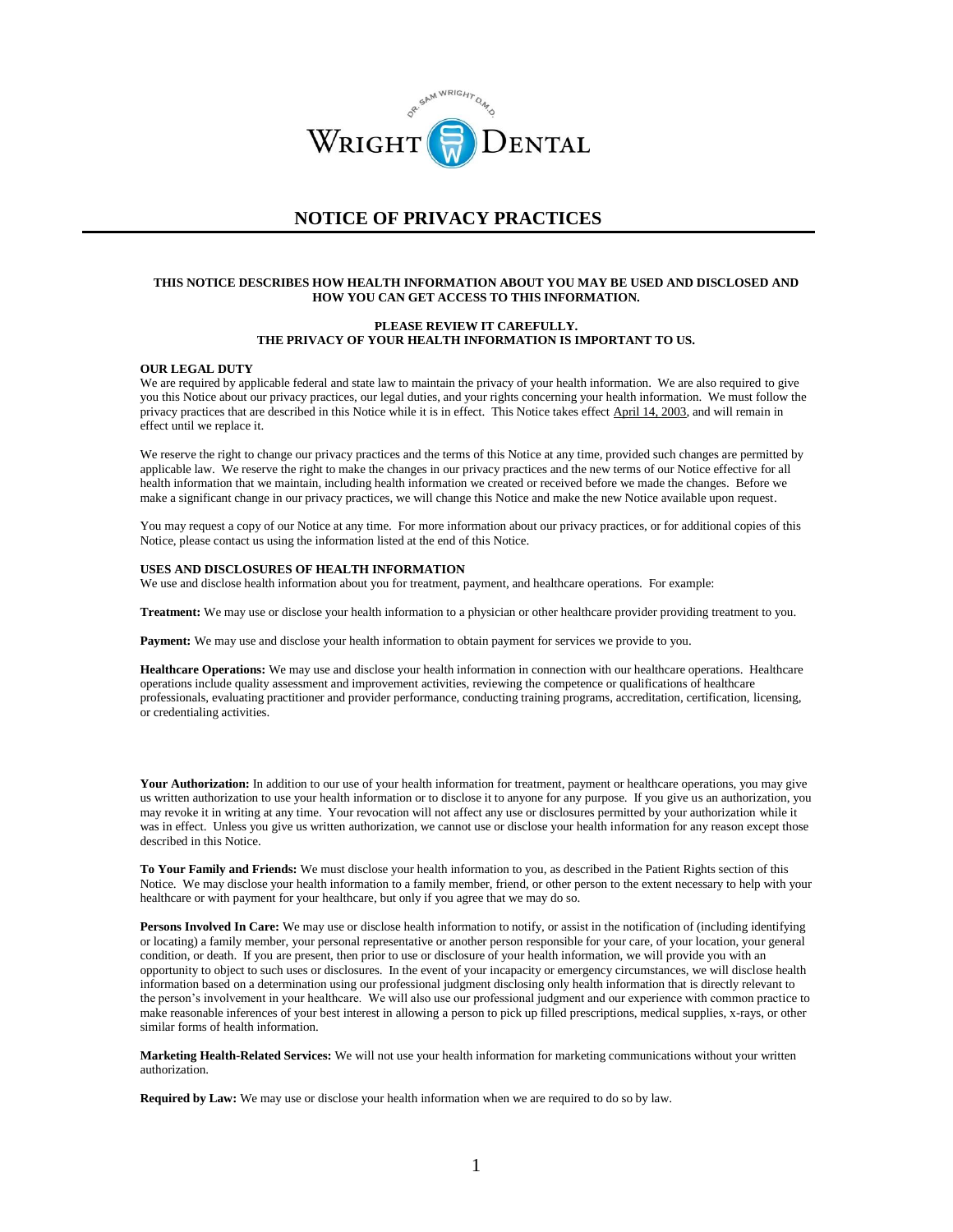**Abuse or Neglect:** We may disclose your health information to appropriate authorities if we reasonably believe that you are a possible victim of abuse, neglect, or domestic violence or the possible victim of other crimes. We may disclose your health information to the extent necessary to avert a serious threat to your health or safety or the health or safety of others.

**National Security:** We may disclose to military authorities the health information of Armed Forces personnel under certain circumstances. We may disclose to authorized federal officials health information required for lawful intelligence, counterintelligence, and other national security activities. We may disclose to correctional institution or law enforcement official having lawful custody of protected health information of inmate or patient under certain circumstances.

**Appointment Reminders:** We may use or disclose your health information to provide you with appointment reminders (such as voicemail messages, postcards, or letters.)

### **PATIENT RIGHTS**

**Access:** You have the right to look at or get copies of your health information, with limited exceptions. You may request that we provide copies in a format other than photocopies. We will use the format you request unless we cannot practicably do so. (You must make a request in writing to obtain access to your health information. You may obtain a form to request access by using the contact information listed at the end of this Notice. You may also request access by sending us a letter to the address at the end of this Notice.)

**Disclosure Accounting:** You have the right to receive a list of instances in which we or our business associates disclosed your health information for purposes, other than treatment, payment, healthcare operations and certain other activities, for the last 6 years, but not before April 14, 2003. If you request this accounting more than once in a 12-month period, we may charge you a reasonable, costbased fee for responding to these additional requests.

**Restrictions:** You have the right to request that we place additional restrictions on our use or disclosure of your health information. We are not required to agree to these additional restrictions, but if we do, we will abide by our agreement (except in an emergency).

**Alternative Communication:** You have the right to request that we communicate with you about your health information by alternative means or to alternative locations. (You must make your request in writing.) Your request must specify the alternative means or location, and provide satisfactory explanation how payments will be handled under the alternative means or location you request.

**Amendment:** You have the right to request that we amend your health information. (Your request must be in writing, and it must explain why the information should be amended.) We may deny your request under certain circumstances.

**Electronic Notice:** If you receive this Notice on our Web site or by electronic mail(e-mail), you are entitled to receive this Notice in written form.

#### **QUESTIONS AND COMPLAINTS**

If you want more information about our privacy practices or have questions or concerns, please contact us.

If you are concerned that we may have violated your privacy rights, or you disagree with a decision we made about access to your health information or in response to a request you made to amend or restrict the use or disclosure of your health information or to have us communicate with you by alternative means or at alternative locations, You may complain to us using the contact information listed at the end of this Notice. You also may submit a written complaint to the U.S. Department of Health and Human Services. We will provide you with the address to file your complaint with the U.S. Department of Health and Human Services upon request.

We support your right to the privacy of your health information. We will not retaliate in any way if you choose to file a complaint with us or with the U.S. Department of Health and Human Services.

| Contact Officer: | Lorie Xelowski                |
|------------------|-------------------------------|
| Telephone:       | 480-893-1223                  |
| Fax:             | 480-496-9363                  |
| E-Mail:          | lxelowski@todaysdental.com    |
| Address:         | 10850 S. 48 <sup>th</sup> St. |
|                  | Phoenix, Arizona 85044        |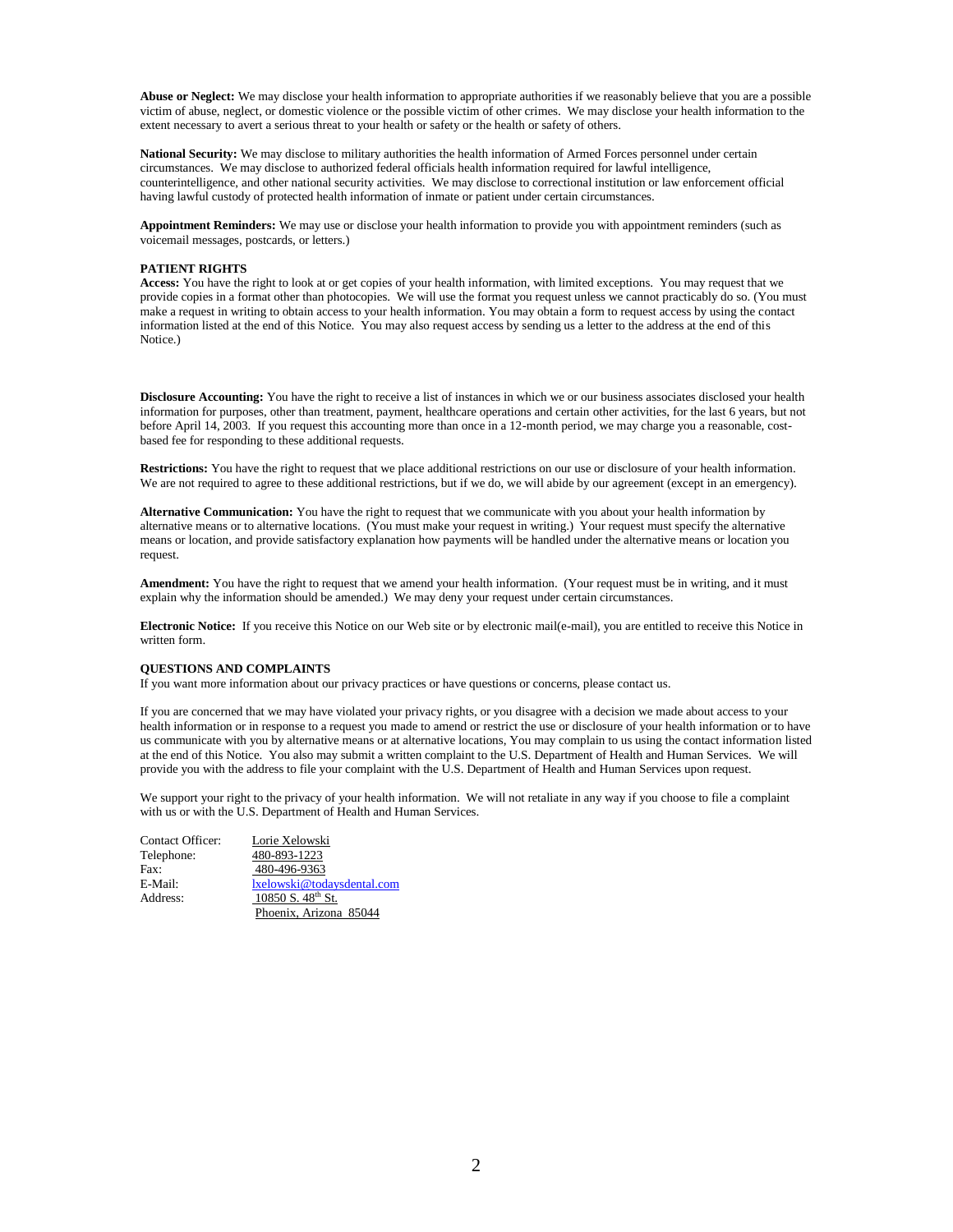

• (You may refuse to sign this acknowledgement) \*

\_\_\_\_\_\_\_\_\_\_\_\_\_\_\_\_\_\_\_\_\_\_\_\_\_\_\_\_\_\_\_\_\_\_\_\_\_\_\_\_\_\_\_\_\_\_\_\_\_\_\_\_\_\_\_\_\_\_\_\_\_\_\_\_\_\_\_\_\_\_\_\_\_\_\_\_\_

# ACKNOWLEDGEMENT OF RECEIPT OF NOTICE OF PRIVACY PRACTICES

\_\_\_\_\_\_\_\_\_\_\_\_\_\_\_\_\_\_\_\_\_\_\_\_\_\_\_\_\_\_\_\_\_\_\_\_\_\_\_\_\_\_\_\_\_\_\_\_\_\_\_\_\_\_\_\_\_\_\_\_\_\_\_\_\_\_\_\_\_\_\_\_\_\_\_\_\_

|              | have received a copy of Sam Wright Dental's<br><u>1, et al. – Alexander State Barbara (h. 18</u>                                                   |
|--------------|----------------------------------------------------------------------------------------------------------------------------------------------------|
|              | Notice of Privacy Practices.                                                                                                                       |
| Please print |                                                                                                                                                    |
|              |                                                                                                                                                    |
|              |                                                                                                                                                    |
|              | Signature: National Accounts and Accounts and Accounts and Accounts and Accounts and Accounts and Accounts and                                     |
|              |                                                                                                                                                    |
|              | For Office Use Only                                                                                                                                |
|              | We attempted to obtain written acknowledgement of receipt of our Notice of Privacy<br>Practices, but acknowledgment could not be obtained because: |
|              | Individual refused to sign                                                                                                                         |
| ٠            | Communication barrier prohibited obtaining the acknowledgement<br>An emergency situation prevented us from obtaining acknowledgement               |
| $\bullet$    | Other (please Specify)                                                                                                                             |

\_\_\_\_\_\_\_\_\_\_\_\_\_\_\_\_\_\_\_\_\_\_\_\_\_\_\_\_\_\_\_\_\_\_\_\_\_\_\_\_\_\_\_\_\_\_\_\_\_\_\_\_\_\_\_\_\_\_\_\_\_\_\_\_\_\_\_\_\_\_\_\_\_\_\_\_\_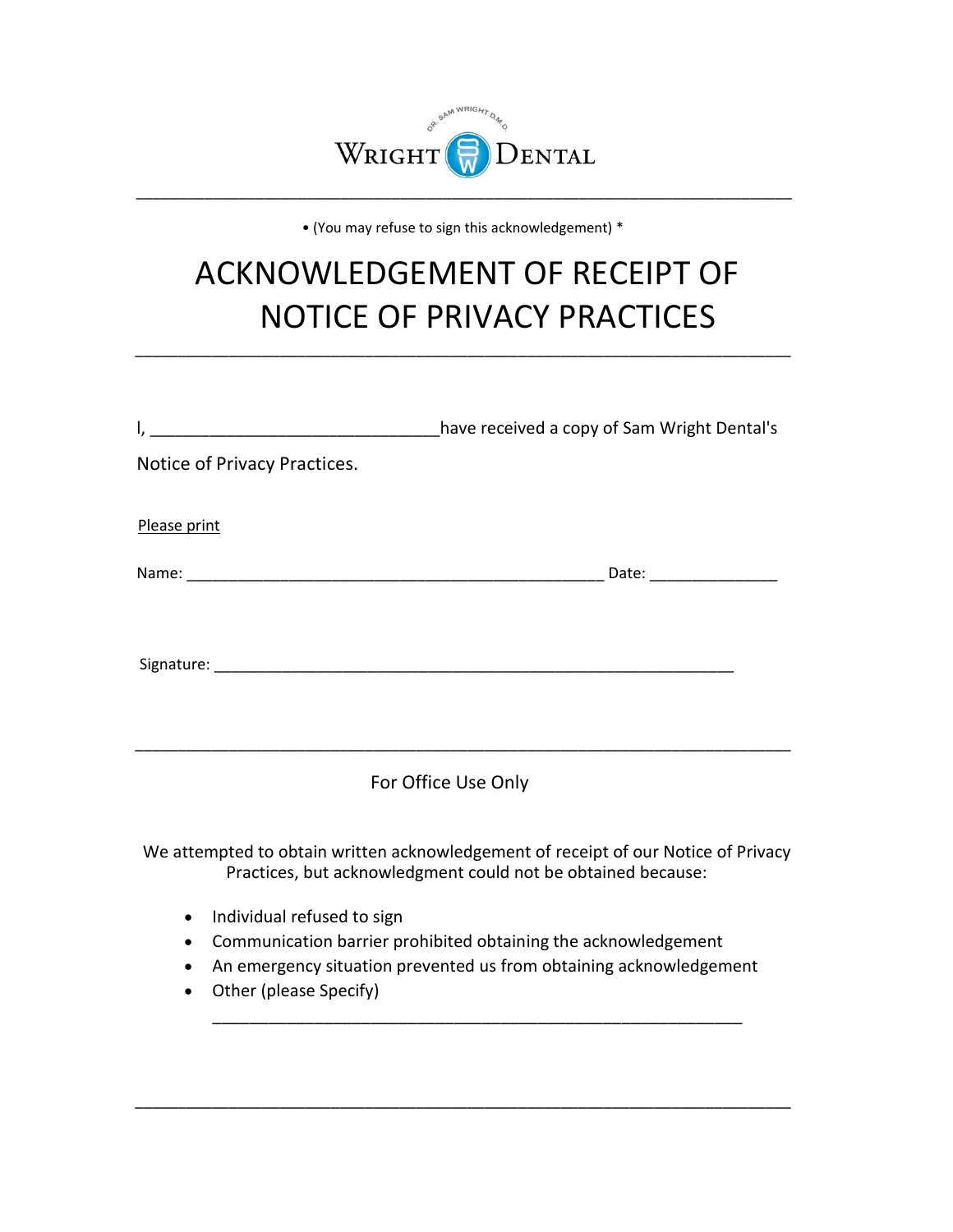

Welcome to our office!

Please complete the front and back this page.

Thank you for choosing Wright Dental as your dental care provider. We are committed to providing you the best possible dental care. If you have any problems or questions while completing the form below, we will be happy to assist you.

| Full time student? $\Box$ Yes $\Box$ No School Attending                                                                             |                                                                         |                                                                 |
|--------------------------------------------------------------------------------------------------------------------------------------|-------------------------------------------------------------------------|-----------------------------------------------------------------|
| Marital Status $\Box$ Single $\Box$ Married $\Box$ Divorced $\Box$ Separated $\Box$ Widowed Gender $\Box$ Male $\Box$ Female         |                                                                         |                                                                 |
| How did you hear about our office?                                                                                                   |                                                                         |                                                                 |
|                                                                                                                                      |                                                                         |                                                                 |
| Person responsible for account:                                                                                                      |                                                                         |                                                                 |
|                                                                                                                                      |                                                                         | Employer                                                        |
|                                                                                                                                      |                                                                         |                                                                 |
|                                                                                                                                      |                                                                         | Soc. Sec. $\#$                                                  |
|                                                                                                                                      |                                                                         | D.O.B.                                                          |
|                                                                                                                                      |                                                                         |                                                                 |
| <b>Primary Dental Insurance:</b><br>$\text{Ins. Phone} \# \_$<br>Insured Name<br>City State Zip<br>$\boxed{\text{DOB}}_{\text{max}}$ | <b>Secondary Dental Insurance:</b><br>$\boxed{\text{DOB}}_{\text{max}}$ | Ins. Co. Name<br>Insured Name<br>City State Zip<br>Social Sec # |
| Are you interested in cosmetic dentistry? $\Box$ Yes $\Box$ No                                                                       |                                                                         | Do you like your smile? $\Box$ Yes $\Box$ No                    |
| Persons we may contact in case of an emergency. (Relatives or Friends) not living with you.                                          |                                                                         |                                                                 |

| Name     | Name     |
|----------|----------|
| Address  | Address  |
| Phone #  | Phone #  |
| Relation | Relation |
|          |          |